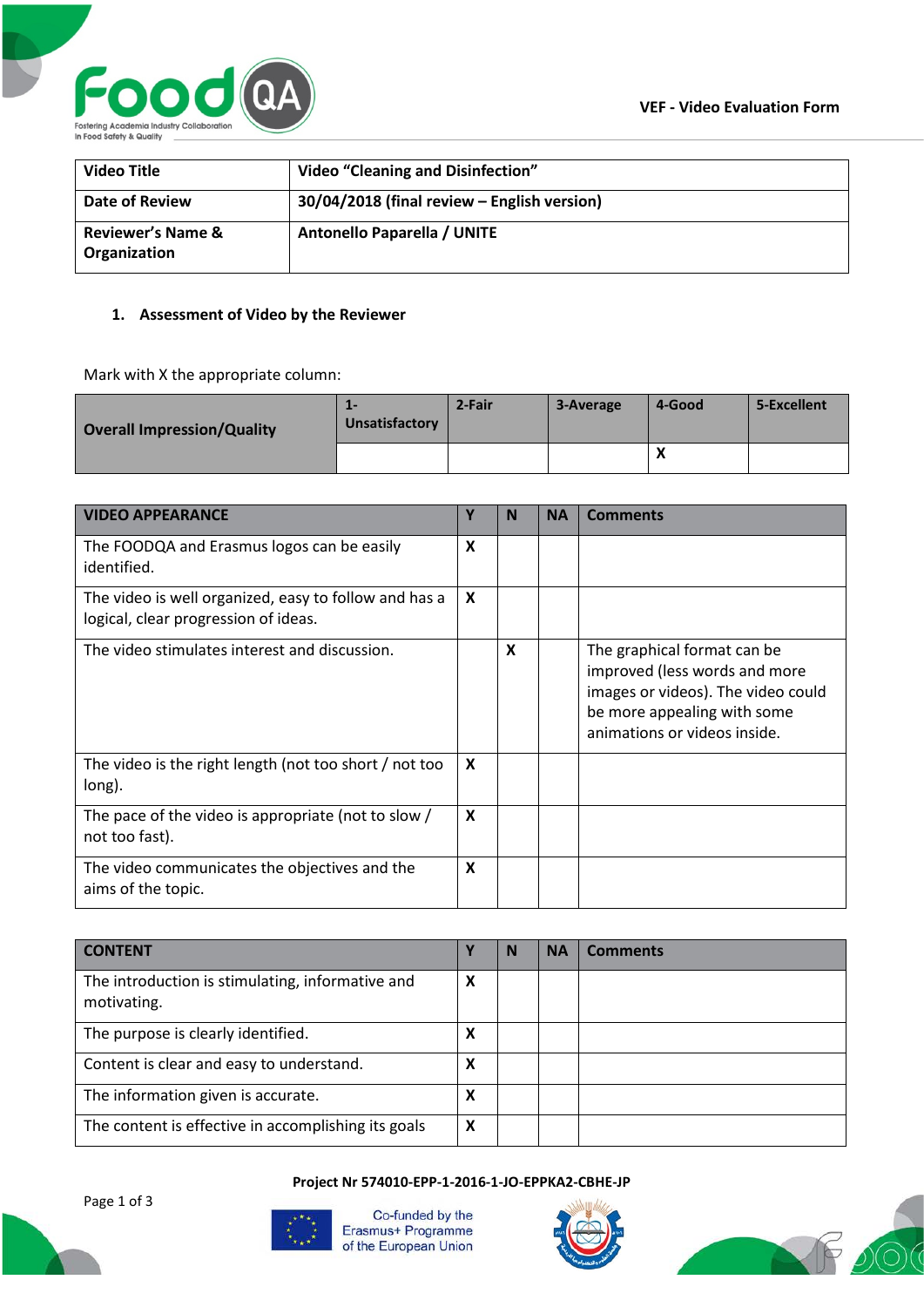

| <b>CONTENT</b>                                                                      | Υ | N | <b>NA</b> | <b>Comments</b>                                                 |
|-------------------------------------------------------------------------------------|---|---|-----------|-----------------------------------------------------------------|
| and according to the work package objectives.                                       |   |   |           |                                                                 |
| The content is interesting, Informative and<br>appropriate for the target audience. |   |   |           |                                                                 |
| The video contains sufficient scientific explanation,<br>where needed.              |   |   |           |                                                                 |
| Titles and subtitles are appropriate.                                               |   | X |           | No titles and subtitles                                         |
| The video does not need the addition of information<br>to reach completeness.       | X |   |           |                                                                 |
| There is not any information in the video that                                      | X |   |           |                                                                 |
| should be removed.                                                                  |   |   |           |                                                                 |
| The video ends smoothly, summarizing the main<br>points.                            |   | X |           | Conclusions are missing. The final<br>paragraph is interrupted. |
|                                                                                     |   |   |           |                                                                 |

| <b>PRODUCTION QUALITY</b>                                                                                                                               | Υ                       | N | <b>NA</b> | <b>Comments</b>                  |
|---------------------------------------------------------------------------------------------------------------------------------------------------------|-------------------------|---|-----------|----------------------------------|
| The narration is understandable and of good quality.                                                                                                    | X                       |   |           |                                  |
| The vocabulary is appropriate.                                                                                                                          | $\mathsf{\overline{X}}$ |   |           |                                  |
| The music, if any, is appropriate for the video.                                                                                                        | X                       |   |           |                                  |
| There are no distracting background noises.                                                                                                             | X                       |   |           |                                  |
| The audio and video are in sync.                                                                                                                        | X                       |   |           |                                  |
| Sound volume, clarity and mix noise are of good<br>quality.                                                                                             | X                       |   |           |                                  |
| There are no grammatical or spelling mistakes in<br>subtitles and narration.                                                                            |                         | X |           | Minor mistakes, not relevant     |
| The video is of good quality (appropriate camera<br>movement, proper frame rate, good sequence of<br>scenes, good lighting, cables/props are hidden)    |                         | X |           | No videos, just images           |
| The graphics/animations of the video, if any, add<br>value and are used in appropriate places.<br>$\mathbf{N}$ $\mathbf{A}$ , $\mathbf{D}$ $\mathbf{A}$ | X                       |   |           | المالط ومستورينا المالون والكنام |

**NA: Please mark as "NA" if the question does not concern the specific deliverable**

**2. Suggested improvements** (Changes that should be implemented - Missing information - Further improvements - add rows as needed)

| <b>Minute</b> | <b>Suggested Improvement</b>                                                                    |
|---------------|-------------------------------------------------------------------------------------------------|
|               | Improve the graphical format, by both reducing the text and adding some animations or<br>videos |

## **Project Nr 574010-EPP-1-2016-1-JO-EPPKA2-CBHE-JP**